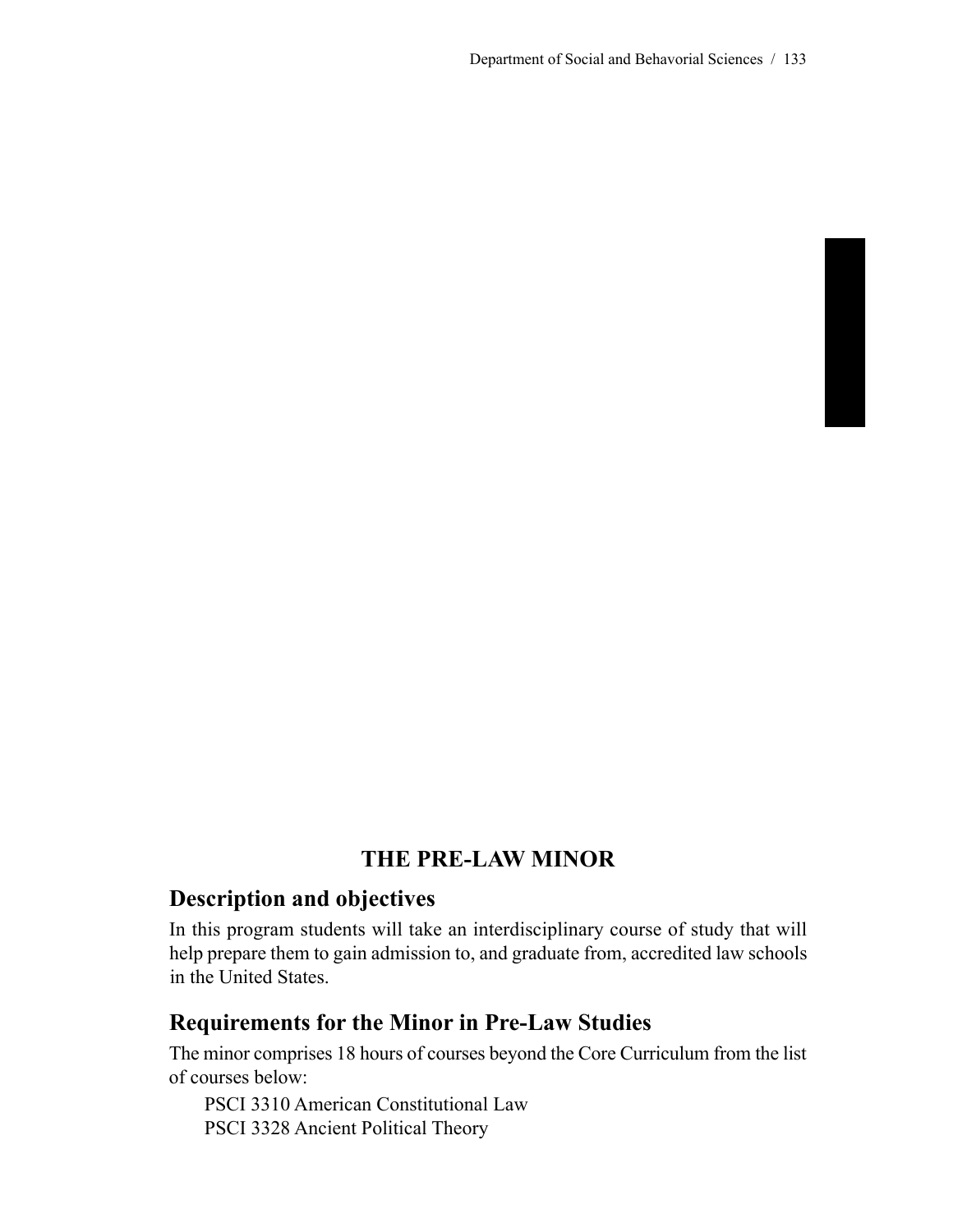ENGL 3353 Advanced Composition ENGL 3363 Advanced Rhetoric and Argumentation ENGL 3393 Introduction to Technical Writing HIST 1302 U.S. History II PHIL 2307 Logic ECON 2301 Principles of Microeconomics

# **COURSES IN THE PRE-LAW MINOR**

**PSCI 3310 American Constitutional Law 3 Credit Hours** This course is a study of the origin and development of American constitutional principles, law, and practices; judicial review; and the impact of constitutional law and practice on policy development and execution. Case materials consist of leading constitutional decisions of the U.S. Supreme Court. **Prerequisites: None Offered: Fall/Every Other Year**

**PSCI 3328 Ancient Political Theory 3 Credit Hours** This course is an examination of the classical foundations of political thought. **Prerequisites: None Offered: Spring/Yearly**

### **ENGL 3353 Advanced Composition 3 Credit Hours** This is an advanced writing course combining theory and practice of modern research with an examination of modern standard American English that stresses rhetorical and pragmatic approaches to the use of writing conventions and appropriate grammar and usage. Students learn to use the tools of revision, rhetoric, and technology. The difference between first draft writing and writing for publication is stressed.

**Prerequisite: ENGL 1302 or its equivalent Offered: Fall Yearly**

## **ENGL 3363 Advanced Rhetoric and Argumentation 3 Credit Hours**

This course offers a survey of the history of rhetoric from classical to contemporary and the analysis of significant argumentation, particularly law and politics. The study is sensitive to the historical and cultural contexts in which arguments are produced and received and considers how rhetorical theory and practice change over time.

**Prerequisite: ENGL 1302; Offered: Spring Yearly Recommended: ENGL 3353**

## **ENGL 3393 Introduction to Technical Writing 3 Credit Hours**

This course helps students gain understanding, experience, and skill in scientific, technical, and business communication. They learn basic theories of scientific and technical writing and explore how to use logic, arrangement, and style in writing for various scientific and technical audiences. Major writing assignments, class discussions, and other coursework introduce students to principles and contexts